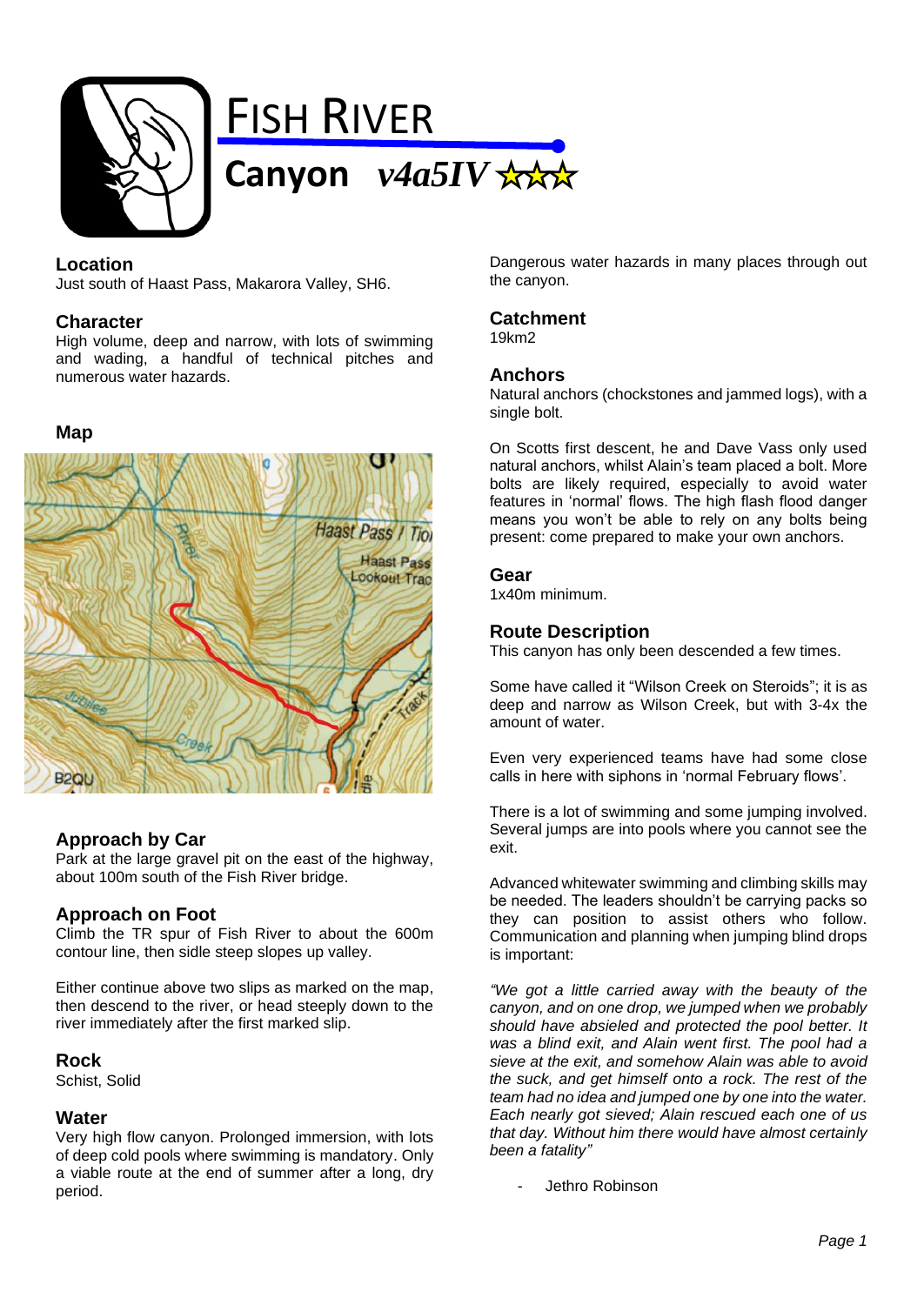There are few tricky downclimbs with serious consequences for a slip or fall, and at least one abseil that goes straight through the flow.

This is a canyon to take very seriously, but all who have been were very impressed at the beauty and power of the canyon.

# **Time**

| Total                           | 5hr10min  |
|---------------------------------|-----------|
| Return to vehicle               | 10min     |
| Canyon descent                  | .3hr      |
| Vehicle park to start of canyon | $1.5-2hr$ |

# **Flash Flood Danger**

Extreme.

# **Escapes**

There are options for escape early in the canyon, but once you enter the gorge proper, there are no easy exits until right near the end.

### **Notes**

This topo was constructed from notes gratefully received from Scott Hall, Alain Rohr, Erwan Coq and Justin Wimmer.

Each party had a slightly different take on the features; it is pretty certain that things move around in this canyon any time it rains, so take the description with a grain of salt. If you're canyoning at this level, then you should be able to assess any feature yourself anyways. Good luck!

### **First descent:**

19 Mar 2010, Scott Hall and Dave Vass

Photos courtesy of Scott Hall, Erwan Coq, showing very low water levels.



**Canyon** *v4a5IV* 

*Topo compiled by Dan Clearwater Apr 2022 www.kiwicanyons.org*